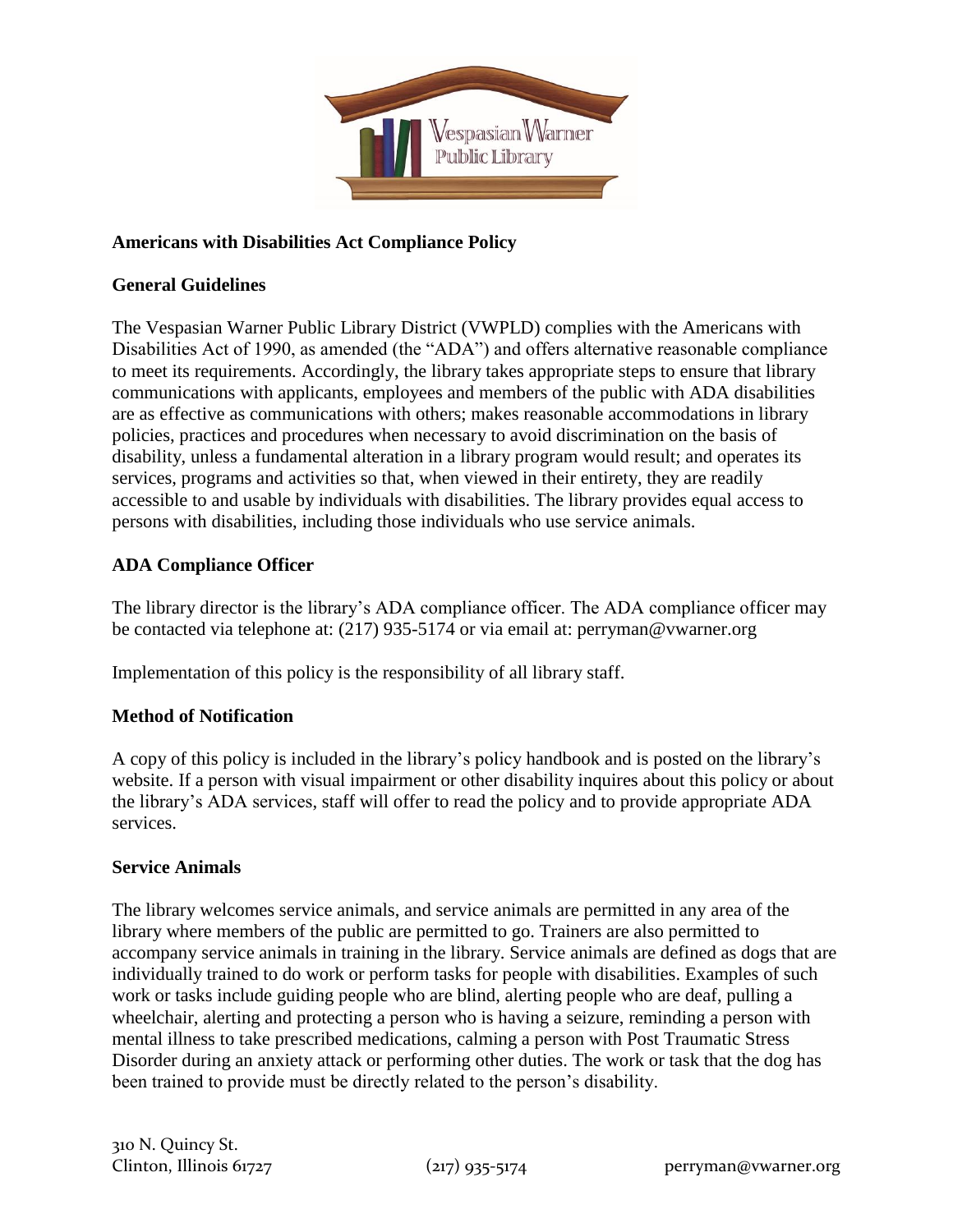

The ADA has also defined a miniature horse as an animal that may serve as a service animal if it has been individually trained to do work or perform tasks for a person with a disability. To determine if a miniature horse can be accommodated in the library, the library will assess whether (1) the miniature horse is housebroken, (2) the miniature horse is under the owner's control, (3) the library can accommodate the miniature horse's type, size and weight, and (4) the miniature horse's presence will compromise legitimate safety requirements necessary for the safe operation of the library.

Some service animals may wear special collars, harnesses, vests or capes and some are licensed and certified and have identification papers. However, special identification and certification are not required by the ADA. Employees may only ask an individual who accesses the library with a service animal the following two questions: (1) whether the animal is a service animal and (2) what work or task the service animal has been trained to perform. Employees may not require identification documents for the animal and may not ask about the person's disability.

A service animal may be removed from the premises only if (1) the animal is out of control and the handler does not take effective action to control it, (2) the animal is not housebroken or (3) the animal is infested with parasites. Service animals must be harnessed, leashed, or tethered, unless such devices interfere with the animal's work or the individual's disability prevents using such devices, in which case the service animal must be otherwise under the handler's control (e.g., voice control, signals, or other effective means).

When there is a legitimate reason to remove a service animal, staff will offer the person with the disability the opportunity to obtain library materials or services without the animal's presence. Staff is not required to provide care, food or a special location for the animal.

# **Programming & Meeting Accessibility**

All notices and advertising for library-sponsored programming will contain an appropriate ADA notice (such as the following):

*Any person needing an accommodation for a disability in order to access the benefits of the library's services, programs, or activities under the Americans with Disabilities Act should contact the library's program coordinator by telephone at (217) 935-5174, by email at [maltby@vwarner.org](mailto:maltby@vwarner.org) or in writing, not less than five (5) working days prior to the program.*

All notices for library board or committee meetings will contain an appropriate ADA notice (such as the following):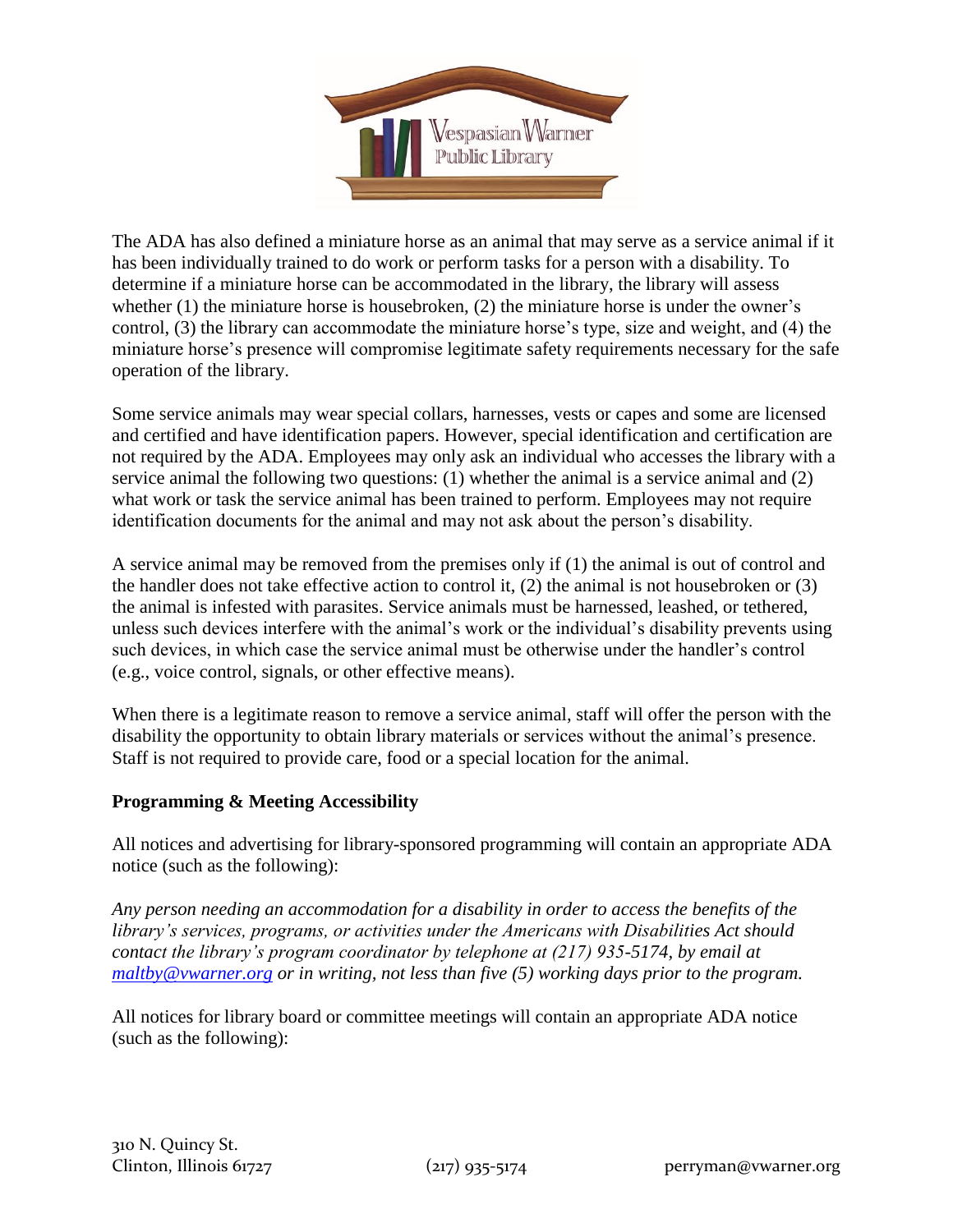

*Any person needing an accommodation for a disability in order to attend a meeting at the library should contact the library director by telephone at (217)935-5174, by email at perryman@vwarner.org or in writing, not less than five (5) working days prior to the meeting.*

# **Accommodations to Persons with a Disability**

Staff will assist a patron with a disability in any reasonable way needed, including opening doors, carrying and retrieving library materials, and completing library forms.

In addition, in order to assist persons with visual, hearing, mobility, intellectual, or other disabilities, the library provides materials in a variety of formats: conventional print, large type, DVD, CD, electronic download, and streaming services. When materials are not available in all needed formats, the library attempts to provide equivalent or similar items for use by persons with disabilities.

# **Meeting Room Users**

Groups using the meeting room and presenters are required to meet the requirements of the Americans with Disabilities Act. The library offers the facility as a service to community groups, but has no responsibility for the groups using the room.

# **Grievance Procedures**

Any person who believes that the library has discriminated against that person because of the person's disability may file a written complaint with the ADA Compliance Officer within 60 days of the alleged occurrence of discrimination. The complaint will provide information about the alleged discrimination, including the date, location, persons involved, and other particulars. The complaint will include the name, address, and telephone number of the person filing the claim. The complaint will include the complaining person's proposed resolution of the matter.

Upon request, the library will provide alternate means for filing a complaint, such as a personal interview or tape or digital recording, to a person with a disability.

Within 15 days after receipt of a complaint, the ADA compliance officer or other designated library representative will meet with the person filing the complaint, with the purpose of receiving any additional information and seeking a mutually acceptable resolution of the complaint.

Within 15 days after the meeting, the ADA compliance officer or other designated library representative will respond to the person filing the complaint, in writing or other appropriate format, stating the library's response to the complaint and proposed resolution of the complaint.